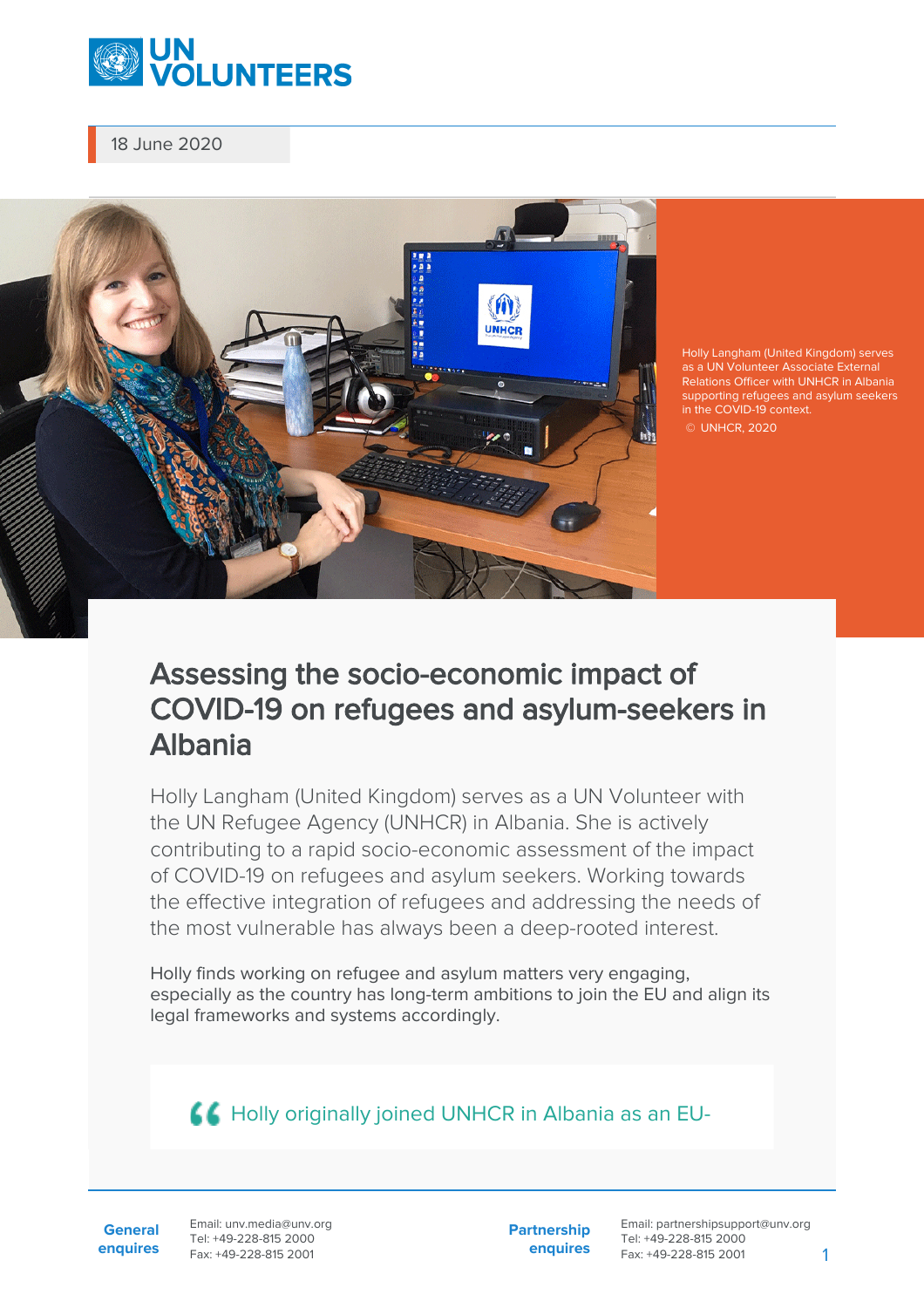

funded volunteer in August 2019. We were then **A happy to welcome her back to the team as a UN** Volunteer Associate External Relations Officer, in May 2020. The fact that she already knows the context and her colleagues well has meant that she has really been able to hit the ground running in this new role.-- Pablo Zapata, UNHCR Representative

Due to the pandemic, Holly had to dive in to work rapidly and support her team. Immediately after starting her assignment, she was already reporting on the impact of the pandemic on persons of concern, including a socioeconomic assessment of the impact on refugees and asylum-seekers.

**The socio-economic assessment confirmed the** worrying negative impact that lockdown measures are having on jobs and reliable household incomes of people of concern. Now we're using this as a basis for national response plans and social protection schemes going forward, in collaboration with the government. --Holly Langham, UN Volunteer Associate External Relations Officer

Regionally, UNHCR is focused on providing effective protection and solutions to asylum-seekers fleeing conflict or persecution -- especially those with the intention to remain in the region and those with specific protection needs.

Holly's role is to coordinate agency relations with external partners, including potential donors and embassies. She drafts regular reports, briefings and other documents to contribute to operations and partnership building.

**General**

**enquires** Fax: +49-228-815 2001 Email: unv.media@unv.org Tel: +49-228-815 2000

**Partnership enquires**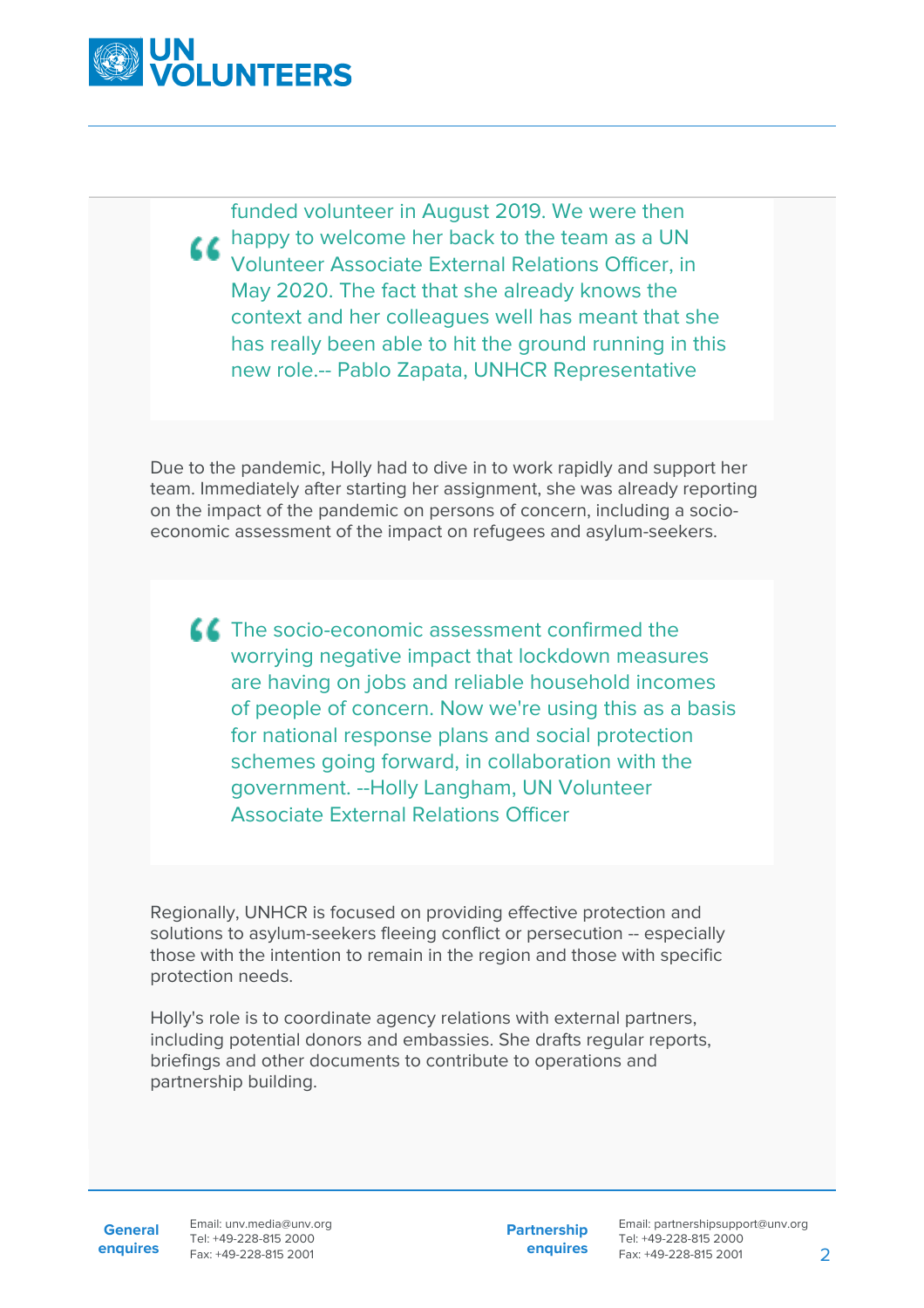

**If** I contribute to build partnerships among bilateral partners in support of refugee and asylum-seeker rights in the country, to ensure their effective inclusion and integration in society and that no-one is left behind. --Holly Langham

The Western Balkans have traditionally been seen as a region of transit for many of those arriving in mixed movements of migrants and asylum-seekers. However, in recent years, UNHCR has been engaging closely with national governments to enhance asylum systems and opportunities for effective integration, so that the region offers durable solutions in the context of EU accession.

Thus, UNHCR in Albania monitors border trends, promotes coordination among relevant stakeholders, improves identification and referrals of asylum seekers with specific needs in the context of mixed migration flows and works towards increasing integration prospects of refugees. It also supports the government to improve the asylum system and eliminate statelessness.

UNHCR partners provide Albanian language courses, vocational training and support to access the labour market. In addition, UNHCR is working with the Ministry of Interior to promote the naturalization of refugees who fulfill the criteria.

The team is now balancing ongoing COVID-19 emergency response with other longer-term activities to support refugees and asylum-seekers in Albania.

**ACT** This is a great assignment, with lots of different priorities. Though certain aspects have been challenging (e.g. learning how to cope with teleworking at the height of the pandemic), I am fully motivated to leverage a balanced response for people on the move, as a part of the UNHCR team. -- Holly Langham

**General**

**enquires** Fax: +49-228-815 2001 Email: unv.media@unv.org Tel: +49-228-815 2000

**Partnership enquires**